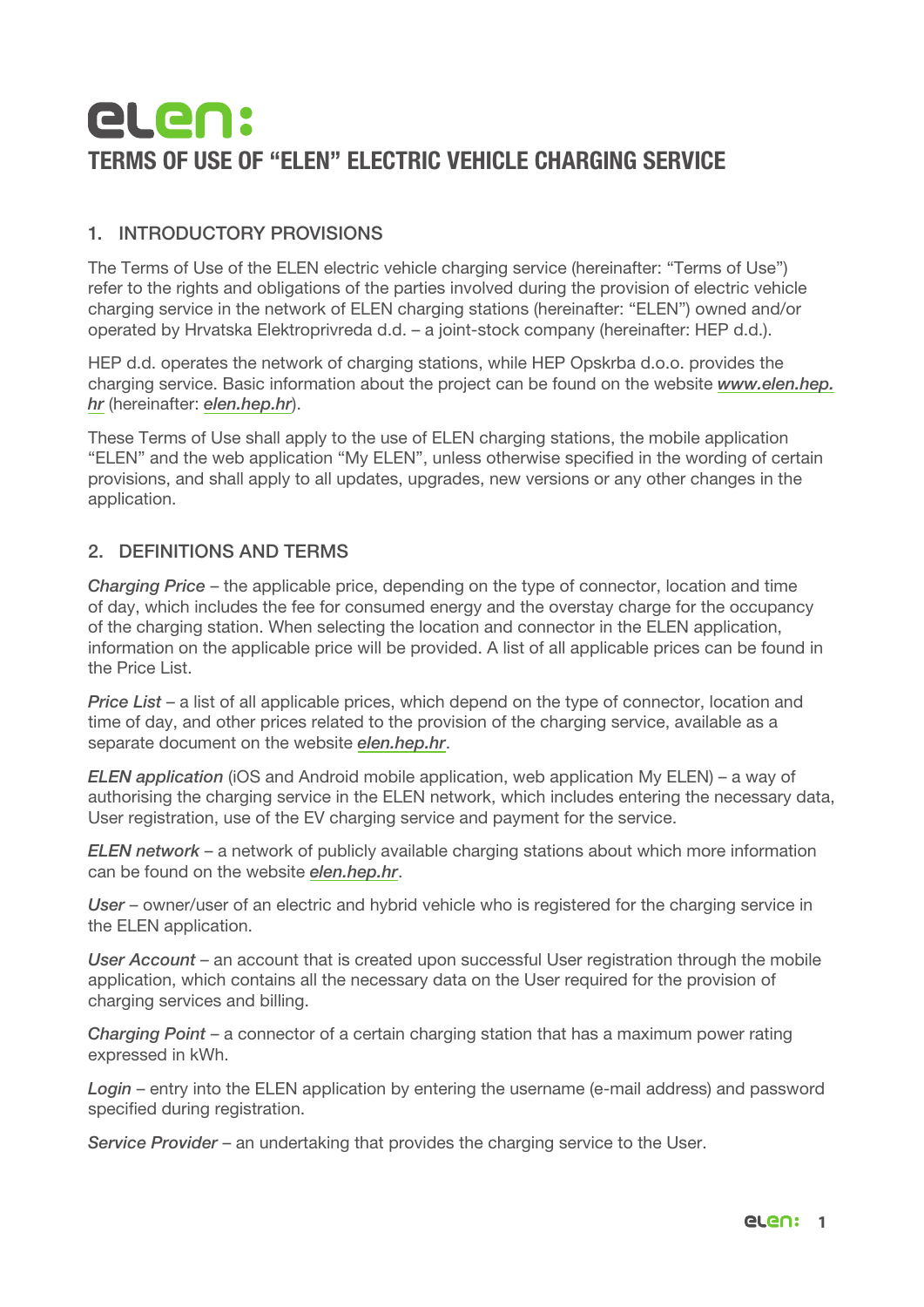*Charging Station* – a device for charging electric vehicles with all pertaining equipment, which can have one or more charging connectors.

*Charging or a Charging Session* – a complete charging service for an electric vehicle that is paid for and lasts a certain period of time during which the vehicle is charged with a certain power (depending on the power of the charging station, in-vehicle energy converter and other conditions) with the transfer of a certain amount of electricity. It is considered that the session begins with the connection of the vehicle and initiation of the charging process by login to the ELEN application, and ends when the vehicle is disconnected from the charging connector after reaching certain charge level.

*Pre-authorisation* – temporary reservation of funds on the User's Payment Card will be made by User's payment service provider (the Bank), which is required to check the validity of the card and the availability of funds sufficient to cover the charging costs. The procedure will be carried out in cases where the exact amount of the payment transaction is not known at the time when the User gives his consent to the Bank to execute the payment transaction. After entering the card data, and before the start of charging, the User gives consent for the reservation of funds.

*Registration* – entry of requested User Data and first login with the aim of opening the User Account.

*Charging Service* – a service that includes access to the ELEN application, registration, use of EV charging infrastructure that is integrated into the ELEN network and payment for the service*.*

# 3. INFORMATION ABOUT THE SERVICE PROVIDER

The charging service provider is the company HEP -Opskrba d.o.o. with its registered office in Croatia (hereinafter: HEP Opskrba), registered with the Commercial Court in Zagreb under Company Registration Number (MBS) 080453206:

- Ulica grada Vukovara 37, 10000 Zagreb
- IBAN HR02 2340 0091 5111 6464 8
- SWIFT CODE: PBZGHR2X
- PIN: 63073332379

All information about the charging service at ELEN charging stations is available on the website *elen.hep.hr*. The User Support is available daily 0-24 hours via free of charge telephone number 0800 7443, and at the e-mail address: *elen@hep.hr*.

## 4. USER REGISTRATION

The charging service is based on the use of the ELEN application. The aforementioned application provides information about the ELEN network of publicly available EV charging stations, enables User registration, search and selection of the location and charger suitable for the User, monitoring of the ongoing charging process, payment for the charging service and an overview of the charging history (previous recharges).

Depending on the type of smartphone and availability in online stores, the User of the ELEN application can download it from the Google Play Store and/or the AppStore. The use of the ELEN application is free of charge for the User, but the User is obliged to pay for the transfer of data during the download and use of the ELEN application to the selected mobile operator through which the User is connected to the Internet. Data transfer via mobile network may be subject to roaming charges according to the applicable tariffs for data transfer in a foreign network.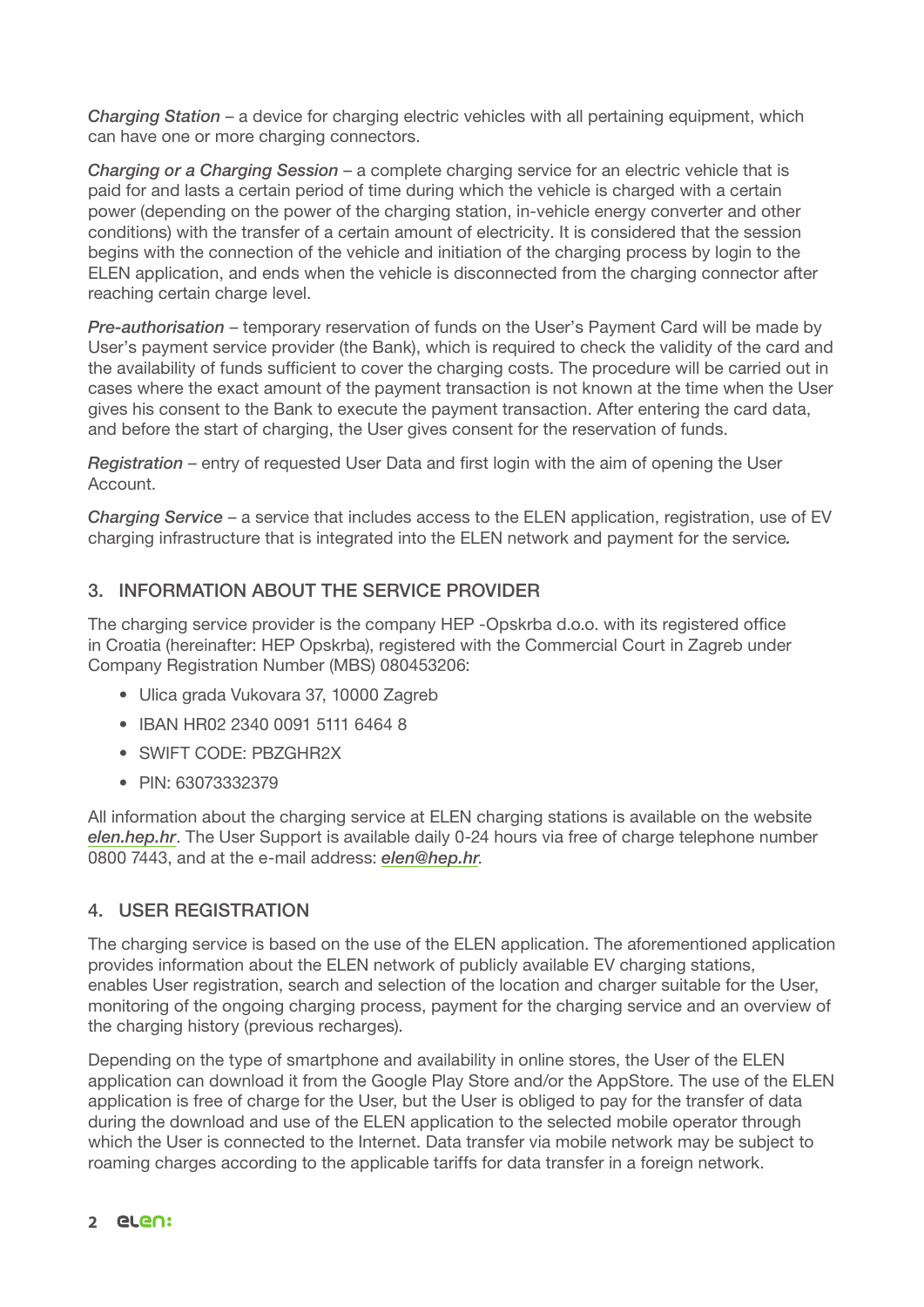The User creates his User Account in the ELEN application, enters the required data in the Registration Forms and accepts these Terms of Use. A customer becomes the User of the ELEN application by activating the User Account after successful registration. The Service Provider sends a confirmation of successful registration to the User's e-mail address. At the time of obtaining the confirmation of successful registration, it is considered that the Service Agreement for the provision of EV charging services (hereinafter: the Agreement) has been concluded for an indefinite period of time.

The User activates his User Account by clicking on the activation link in the electronic mail received from the Service Provider at his e-mail address submitted during registration.

The User guarantees that the data entered into the ELEN application are correct, accurate, complete and valid. By registration and creation of the User Account, the User confirms that he has legal capacity and authority to register and take all legal actions he is entitled to in accordance with these Terms of Use. The User confirms that he has read these Terms of Use and accepts them by selecting the "I accept" option. By starting the charging session, the Agreement between the User and the Service Provider begins to apply.

After accepting these Terms of Use and after payment of each individual charging order, the User shall not be entitled to unilateral termination of the Agreement within 14 days from the date of the Agreement and shall not be entitled to a refund of the price paid for EV charging service that was fully provided. The User is aware of the stated exclusion of the right to unilateral termination of the Agreement, in accordance with the Consumer Protection Act and confirms this by accepting these Terms of Use. By accepting these Terms of Use, the User expressly declares that the Service Provider may start performing the service immediately, before the expiration of the deadline for unilateral termination of the Agreement.

The data entered by the User during registration are necessary to protect the rights and interests of the User, to verify his identity and to provide services and exercise all rights and obligations after registration.

If the User Data proves to be incorrect and/or untrue, the Service Provider reserves the right to withhold the charging service until the User, within 15 days at the latest, submits all valid and correct data to the Service Provider in writing to the e-mail address *elen@hep.hr*. If the User fails to fulfil his obligations related to the submission of correct data, or if he fails to inform the Service Provider on potential changes in the data, the Service Provider shall not bear any consequences or responsibility for any possible damage caused during the fulfilment of Service Provider's obligations concerning the processing of personal data.

The User shall be responsible for his User Account and for all activities on it and must continuously take care of the security of his login details (username and password). In case of suspicion of login data misuse, the User is obliged to notify the Service Provider thereof through one of the listed communication channels in order to block (temporarily) the User Account.

The Service Provider shall not be responsible for possible misuse of username and password by third parties.

The User undertakes to keep his User Account with due care, protecting it especially against unauthorized access by third parties, and undertakes not to disclose it or in any way make it available to unauthorized persons. The User shall be responsible for every action, including every Expression of Will given under his User Account. The Service Provider shall not be liable for any damage that may occur to the User or third parties due to unauthorized use and/or misuse of the User Account.

The Service Provider will send all notifications, messages and letters related to the use of the service in accordance with these Terms of Use to the User to the e-mail address specified during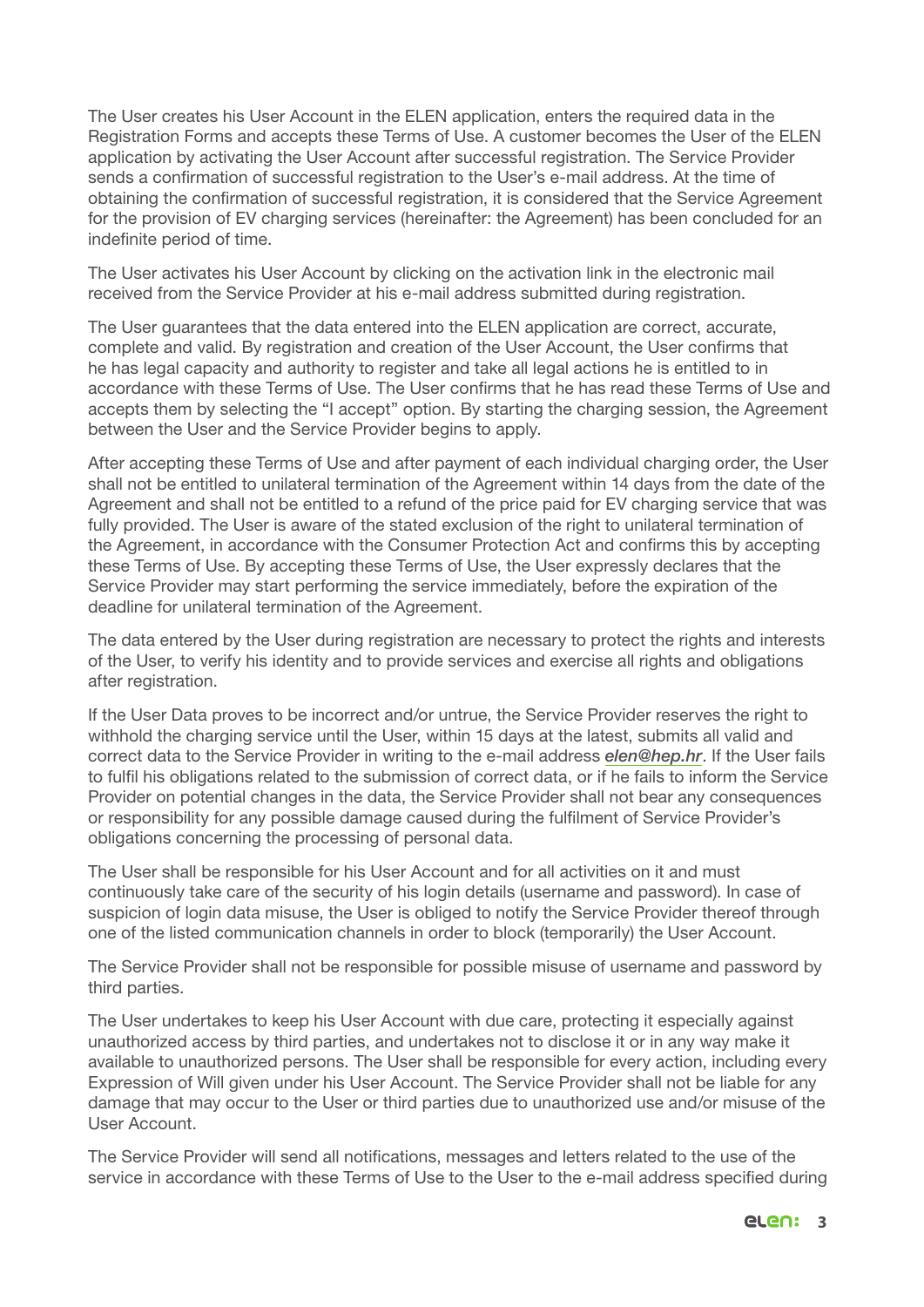User registration, and the User will send all notifications and information to the e-mail address of the Service Provider, i.e. *elen@hep.hr*. In case of any doubt as to the date of receipt of the notices, messages and letters sent by e-mail to and from the above addresses, the said notices will be deemed to have been delivered the day after the day of dispatch.

# 5. HOW TO START CHARGING

Charging, as a rule, begins in one of the following ways:

- By selecting a charging station on the map or from the list of charging stations in the ELEN application – The User selects the charging station where the available connector is located on the map or from the list of charging stations and initiates the charging session by choosing the "Select" option for the connector plugged into the vehicle.
- Charging starts by scanning the QR code from the charging station and selecting the button to scan the QR code for the available connector at the charging station.

Selecting the "Stop" option completes the charging session.

Exceptionally, if the User fails to start charging in one of the above ways due to technical difficulties on the part of the Service Provider, the ELEN User Support may initiate charging.

## 6. BILLING FOR THE CHARGING SERVICE

The service will be charged in accordance with the valid and clearly stated Price List. Insight into the Price List is possible on the website *elen.hep.hr*. By selecting the location on the map or from the list of charging stations within the ELEN application, the User can see the price information for each individual connector at the selected charging point.

The price of the charging service varies, depending on the type of location, the type of charging station, the type of connector and the time of day.

The charging price does not include data traffic, nor the fee for payment transactions of the Payment Card issuer. The Service Provider shall in no way be responsible for the relationship between the User and the electronic communications service operator and the Payment Card issuer, to whose relations the provisions of the Terms and Conditions of the electronic communications service operator and the Payment Card issuer apply.

# 7. PAYMENT FOR THE CHARGING SERVICE

The charging service is available only to Registered Users referred to in point 4 of these Terms of Use, who have entered their payment card details during the first session, and subsequently for each session. The condition for starting the service is a valid payment card. Cash payment is not possible.

Prior to payment, the User gives consent to the payment service provider (the Bank) for the reservation of funds on the payer's payment account.

Before the first charging session, a window for entering a payment card details will open to the User. After each charging session, the User will receive a fiscalized invoice to the e-mail address he entered during registration. Exceptionally, in case of technical difficulties in billing for the charging service, the Service Provider may issue a new invoice to the User sending it to the e-mail address of the Registered User, which the User is obliged to pay without delay.

For payments via the mobile ELEN application, the User agrees that the payments will be made using the Braintree payment service, as an external service used for anonymization, virtualization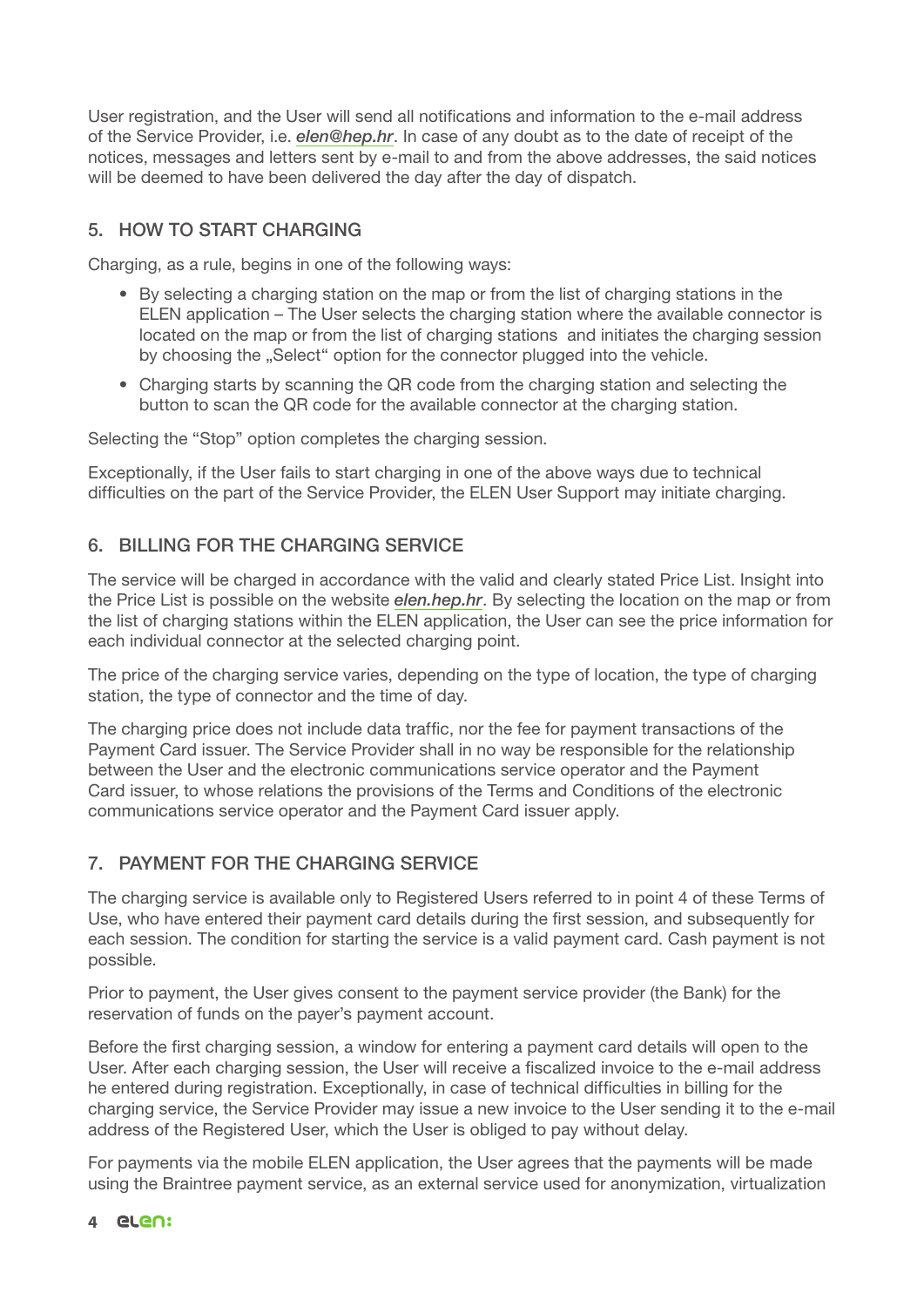and processing of card data for the purpose of transactions. How to use the Braintree payment service is described at www.braintreepayments.com/hr/legal.

If the charging session is initiated by the ELEN User Support, the invoice will be sent to the User to the e-mail address registered in the system of the Service Provider immediately after the end of charging session. The User is obliged to settle the invoice within 24 hours of receiving the invoice. The time of receipt of the invoice is considered to be the time when the invoice was received by e-mail, i.e. when the Service Provider receives a notification that the e-mail has been delivered. If the User fails to settle the invoice, the Service Provider reserves the right to prevent the User from further charging until the account is settled and to take appropriate legal action in order to collect the due debt.

## RIGHTS AND OBLIGATIONS

The User is obliged to comply with all the above Terms of Use for the service, as well as the traffic regulations and any rules at the location of the charging station set by the owner/concessionaire and/or the charging station site manager.

The User is obliged to use the charging station conscientiously and responsibly, with due care. The User is obliged to pay for the charging service on time and in full, without delay. The User is obliged to inform the Service Provider about difficulties in the execution of the charging service and irregularities and failures at the charging station in writing to *elen@hep.hr*. The User is obliged to provide true and complete User Data and change them immediately in case of change and not to transfer their data to another person.

The User is obliged to use charging stations exclusively for charging electric vehicles that are technically compatible with charging stations and to remove his electric vehicle from the parking lot of the charging station immediately after disconnecting the vehicle from the appropriate charging point.

The User is responsible for all potential damage and costs incurred due to non-compliance with the obligations under this point and the Terms of Use as a whole.

The Service Provider is obliged to confirm the created User Account if it is fully and correctly filled in, provide access to charging stations in the manner specified in point 5 of these Terms of Use, provide the charging service to the User and the User Support Service through the channels specified in point 3 of these Terms of Use.

The Service Provider shall not be responsible for the unavailability of the equipment required for the provision of the charging service or the delay in providing the charging service that is beyond his control. If the service is delayed or unavailable due to external circumstances, available and appropriate measures will be taken to minimize the effect of delay or unavailability of the service.

If for any legal reasons the Service Provider needs certain additional information, such information will be requested from the User. If the User fails to provide the requested information, or provides incomplete or inaccurate information, the Service Provider may suspend further service and shall not be responsible for the delay or unavailability of the service to the User.

In case of technical problems and/or unavailability of the charging service (Charging stations, Charging points, ELEN application), the User may inform the Service Provider thereof by phone, e-mail or through a module within the ELEN application, or through the channels listed in point 3 of these Terms of Use.

The Service Provider may deny the charging service to the User due to the inability to collect payment for such service.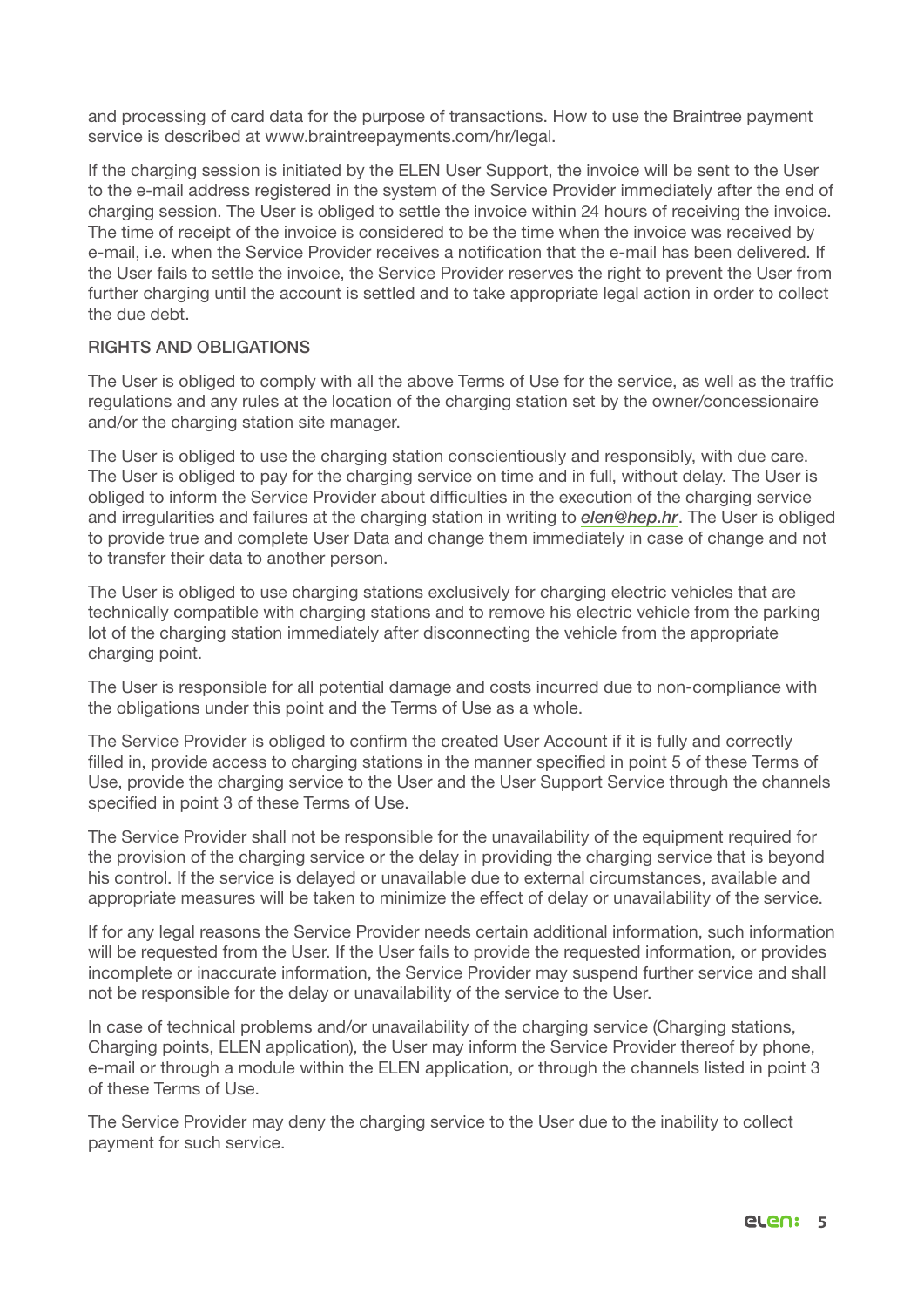The User is obliged to use the ELEN mobile or web application in a permissible and acceptable manner. The Service Provider reserves the right, at any time and without prior notice, to restrict or suspend the provision of mobile/web application if the User uses the service in an unauthorized and unacceptable manner, and will notify the User thereof to the e-mail address specified during registration.

The User can make a complaint orally to the telephone number 0800 7443 or in writing to the e-mail address *elen@hep.hr* or by mail to the address: HEP-Opskrba d.o.o, Ulica grada Vukovara 37, Zagreb, or by fax no. 01/63 22 409 or in person by submitting a complaint to the mailroom at company's headquarters.

The Service Provider is obliged to respond to the User's complaint by e-mail within fifteen (15) days from the date of receipt of the complaint, regardless of the communication channel through which the complaint was received.

*Right to cancel the Registration.* The Agreement/Registration can be cancelled without stating a reason for such cancellation, by sending a Notice of Cancellation to the e-mail address *elen@hep.hr* exclusively from the e-mail address through which the User was registered for the ELEN service. Cancellation of registration is possible only if the User has no outstanding debts towards the Service Provider. The User Account will be deactivated and the username will be deleted from the list of the ELEN application users. The Service Provider cannot reactivate the once cancelled User Account, but a new User registration is required.

## 8. PROCESSING OF PERSONAL DATA

The Service Provider will process personal data entered during registration in accordance with the provisions of these Terms of Use and the provisions governing the protection of personal data.

HEP-Opskrba d.o.o. with contact information specified in point 3 hereof and HEP d.d., Ulica grada Vukovara 37, 10 000 Zagreb, (for the purposes of this point: HEP) will act as joint controllers with regard to personal data processing.

Personal data will be processed in accordance with Regulation (EU) 2016/679 of the European Parliament and of the Council of 27 April 2016, on the protection of natural persons with regard to the processing of personal data and on the free movement of such data, and repealing Directive 95/46/EC (hereinafter: General Data Protection Regulation), and national rules on personal data protection.

## Types of personal data

As part of service execution, the Service Provider will process only those personal data that the User provides during registration and login, in direct communication, and data collected during the use of the application. These include name and surname, PIN (in case of issuing a R1 invoice), company, mobile phone number, User address (in case of issuing a R1 invoice), e-mail address, financial data (payment card details), location of the Application User when using the application and data on transactions if the User conducts transactions through the application (type of transaction, date and time, data on the used charging station, account number, amount charged, method of payment and the quantity and unit price of the product and service).

### Purpose and legal basis for data processing

Data will be processed for the purpose of, among other things, User registration, performing all preliminary activities and actions required to use the ELEN application and provide services, proper operation of the ELEN application, contacting the User in case of problems and/or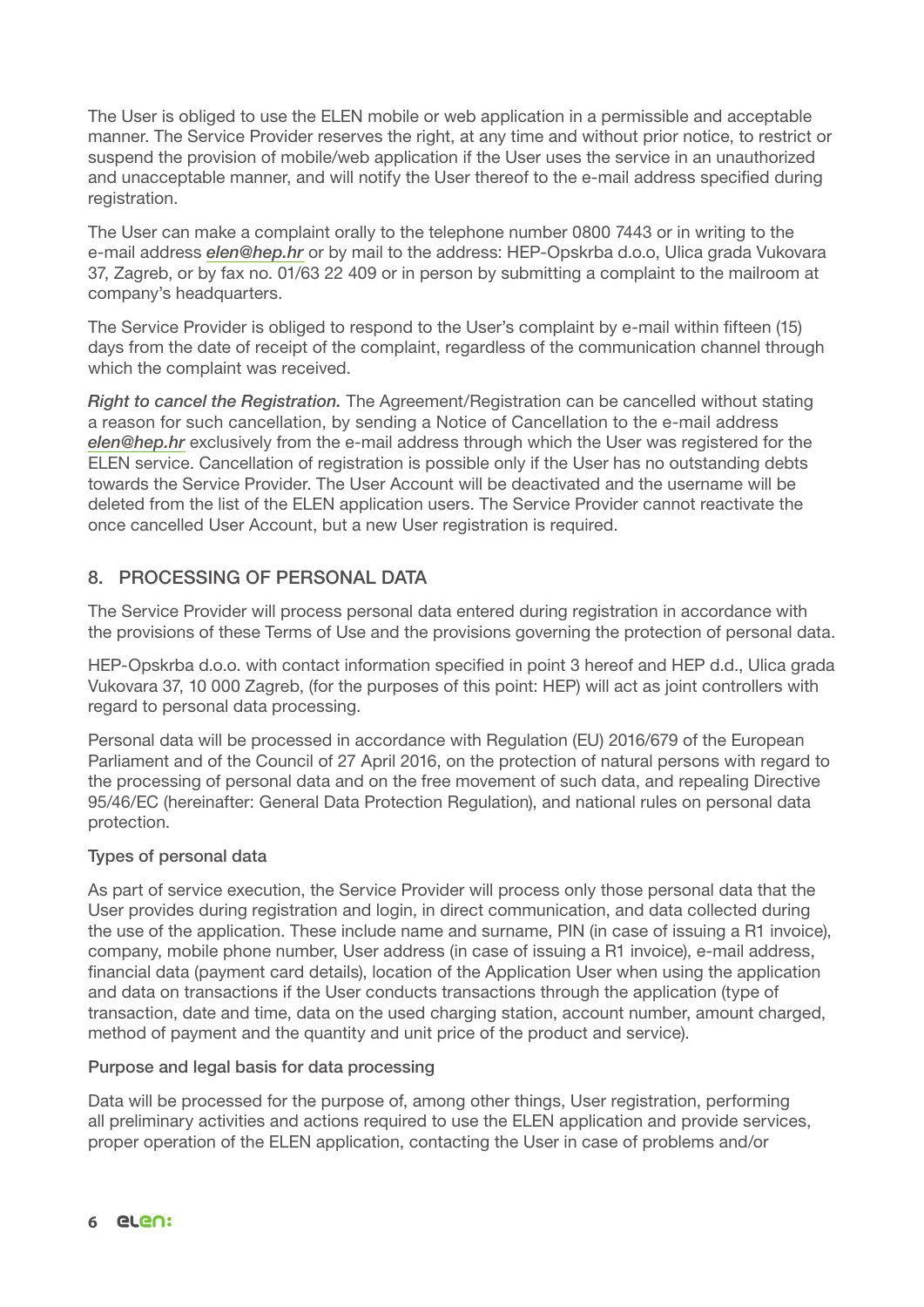complaints, uninterrupted purchases through the ELEN application, implementation and review of transactions, checking for potential payment discrepancies, prevention of abuse and other violations of these Terms of Use.

For the purpose of uninterrupted and complete use of the ELEN application, location data and information related to the use of the mobile device camera will be processed in order to search for the nearest charging stations and calculate the time of arrival, and to scan the QR code at the Charging Point.

The provision of the above personal data is necessary for the registration of the User in the ELEN application and the use of the ELEN application. The User is obliged to submit the above data to HEP because otherwise he will not be able to use the ELEN application, i.e. the service cannot be provided.

HEP will also use personal data in order to provide the User with service information, notifications on changes in service conditions, but also on other changes, while marketing activities (market research on the quality of products and services, newsletters and other HEP offers) will be performed on the basis of a legitimate interest as a valid legal basis.

In the event that HEP addresses the User through personalized marketing messages and offers, the User will give his voluntary consent, which can be withdrawn at any time.

The User's consent for the processing of the said personal data will be enabled within the ELEN application for the purpose of profiling the User for the preparation of customized offers of goods and services via e-mail, SMS and telephone.

The legal basis for the processing of the aforementioned personal data for the purposes described above, but also for other purposes, is Article 6, paragraph 1, points (a), (b), (c) and (f) of the General Regulation on Personal Data Protection.

#### Data security measures

HEP will store personal data in a secured electronic environment in order to ensure the confidentiality, integrity and availability of personal data in accordance with IT protocols and information security norms and standards. Protection of personal data will be provided at the level of the network, infrastructure and the ELEN applications (firewalls, antivirus programs, encryption for storage and communication and other technical and process solutions). Potential incidents and breaches of personal data will be continuously monitored and constant accessibility and availability in such situations will be ensured.

The information security management system, a system of physical and logical access and data access, transmission, storage and deletion system have been established, as well as data confidentiality, integrity, availability and accessibility.

#### Recipients of personal data

HEP will handle the data carefully and prevent access to unauthorized persons. In certain cases, personal data of the application User may be passed on to external contractors who process the data on behalf of, for the account, under the instructions and under the supervision of HEP (affiliates, distribution partners, marketing agencies, printing offices, software owners, etc.) under strictly defined and legally permitted terms and conditions.

In addition to external contractors, HEP has the right to pass on personal data of cardholders to state bodies and other financial institutions, based on their reasoned and justified written request, for the purposes of conducting a specific proceeding and in cases of cardholder's request or based on his written notice.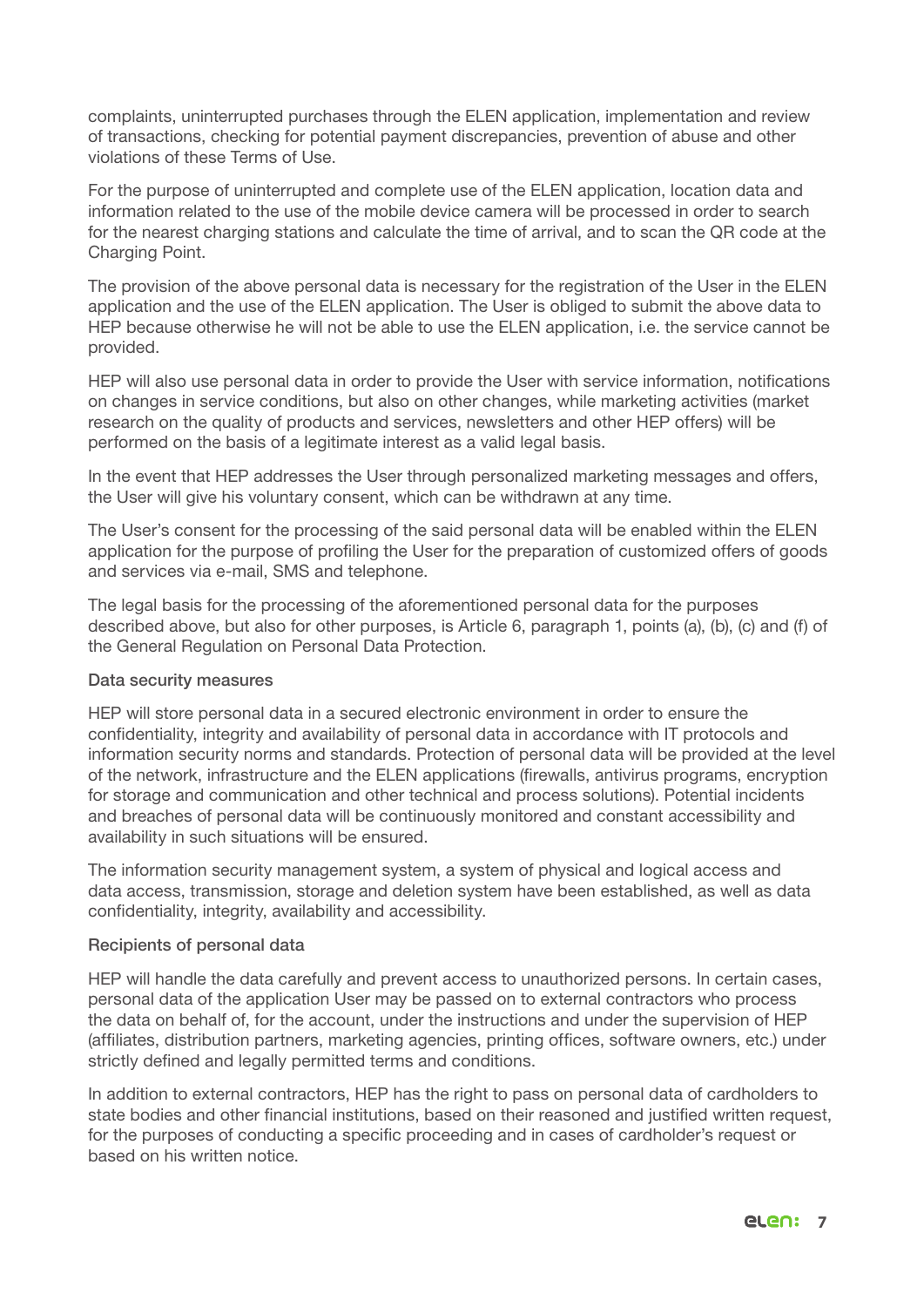### Period of personal data storage

Personal data will be stored for the period until the User's ELEN application is cancelled, or, in the case of personal data processing based on consent, until the User submits a request for deletion of personal data or withdrawal of consent. After cancelling the use of the ELEN application of an individual User, personal data will be deleted within 15 days, unless such data needs to be stored for a certain period in accordance with applicable regulations (e.g. tax regulations, consumer protection regulations, etc.). In such case, the stored data will not be used for other purposes.

#### Rights of the ELEN Application User

At any time, the User has the right to request access and information about the collected personal data relating to him, or request confirmation of whether his personal data are processed, and a list of such personal data; request correction and deletion of collected personal data; request a restriction on the processing of collected personal data; withdraw consent to the processing of personal data relating to him (consent withdrawal does not affect the lawfulness of data processing based on consent prior to its withdrawal) and submit a complaint to the processing of his personal data to the e-mail address *elen@hep.hr*. The consent is withdrawn by notifying the Service Provider in writing of the withdrawal of consent to the e-mail address: *elen@hep.hr* or by clicking "Unsubscribe" in the application system.

In the event that the User requests the deletion of personal data necessary for the use of the ELEN application, HEP will disable the use of the ELEN application after the deletion of personal data.

In case of additional inquiries about the processing of his personal data, the User mav contact the Data Protection Officer as a joint contact point at the e-mail address: *sluzbenikzazastitu.opskrba@hep.hr* as well as the Personal Data Protection Agency at Selska cesta 136, 10 000 Zagreb.

#### Data Changes

In the event of a change in personal data referred to in point b) 1 of this Article, the User is obliged to notify HEP within 30 days of its occurrence in writing, in one of the ways specified in point 3 of these Terms of Use.

## 10. SETTI EMENT OF DISPUTES

The Service Provider and the User agree that all potential disputes arising from these Terms of Use shall be settled amicably.

The settlement of disputes that cannot be settled amicably lies within the jurisdiction of the court in Zagreb.

### 11. MISCELLANEOUS AND FINAL PROVISIONS

If any of the provisions of these Terms of Use becomes illegal, invalid or unenforceable in any respect according to the applicable regulations, this shall have no effect on the legality, validity or enforceability of other provisions of these Terms of Use and such provision shall be replaced by legal, valid or enforceable provision which, in terms of its purpose and the intent of both parties, corresponds to the provision it replaces.